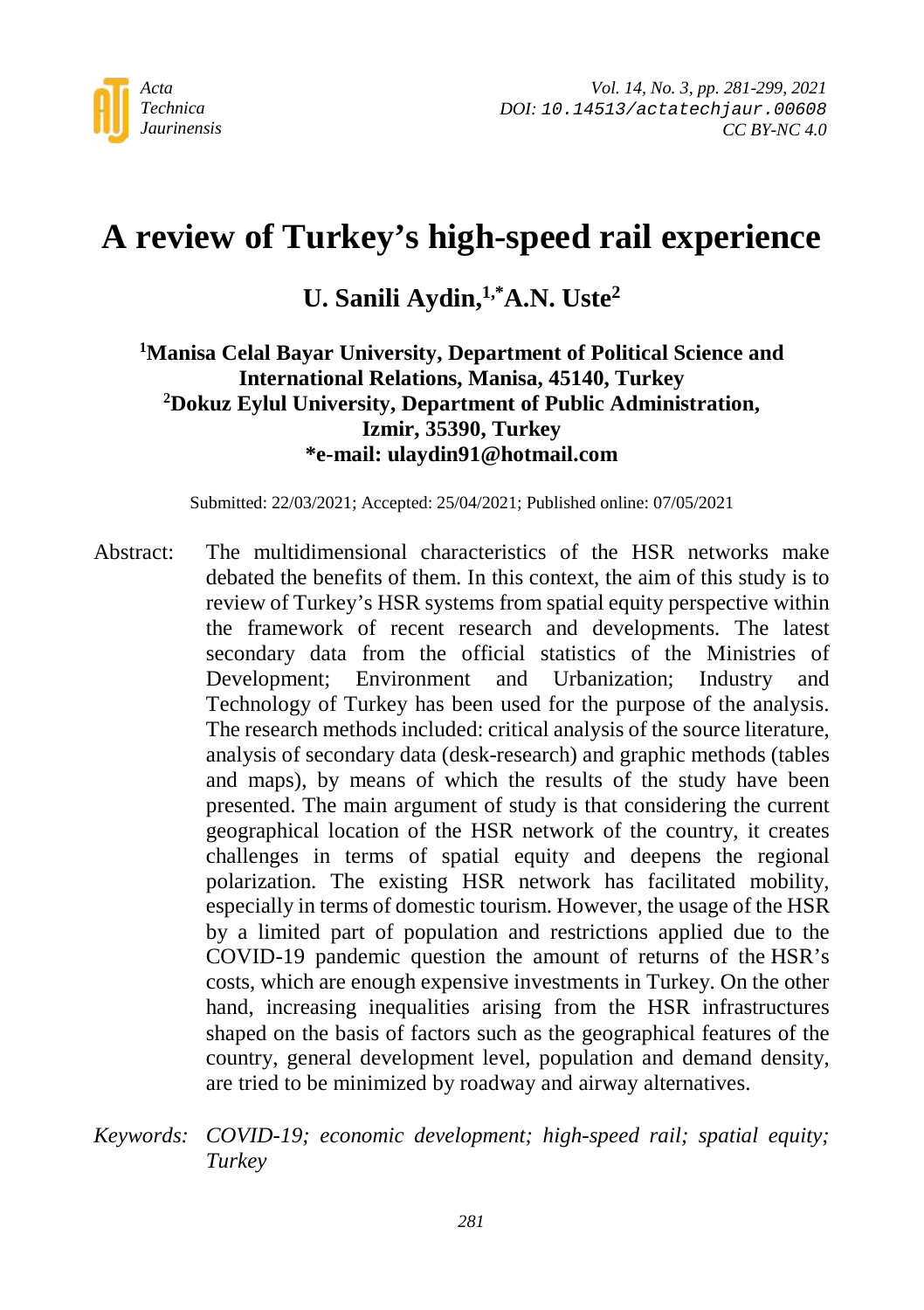#### **1. Introduction**

Technological innovations and globalization have increased the share of service sectors in countries' economies as well as their importance and efficiency. Although the process of globalization includes the relatively free movement of goods, services and capital, but not of labour [1], all these activities boost the free movement of people as much as possible. On the other hand, it would not be true to consider the increased human mobility only at the global level. As a part of the countries' development agenda, transportation projects facilitate the domestic mobility of people. The progress in transportation sector has been supported by the variety of access options making easier to travel more at the local and regional levels.

Railway is one of the first and most important elements of public transport, which is increasingly significant as a part of the transportation systems. The basic economic industries such as coal, iron and steel have been integrated among themselves by the railway. In this sense, the railway contributes to the formation of market relations at national and international scale by providing spatial integration. It is the engine of integration and economic development, making a great contribution to the economic, social and cultural development along the routes. However, except for developed economies, railway projects are enough expensive investments requiring costly maintenance afterwards. Therefore, they must be carefully planned [2].

As known an environmentally friendly mode in contemporary world in the light of the searches for alternative energy sources, railway allows to transport more passengers simultaneously at an affordable cost via wagons. In this sense the HSR networks are considered as the alternative projects to congested road traffics in 1960's. While countries like Japan, France are the pioneers of these projects, the HSR networks exist in several parts of the world today.

In its Council Directive 96/48/EC of 23 July 1996 on the interoperability of the trans-European high-speed rail system the Council of the European Union (EU) has defined the HSR as an infrastructure and rolling stock enabling at least 250 km/h on specially built lines and 200 km/h on upgraded high-speed lines [3]. HSR is still a grounded, guided and low grip transport system: it could be considered to be a railway subsystem [4]. However, the speed is the main factor distinguishing it from conventional railway networks. An easy access achieved by HSR has provided new opportunities for cities located on the route of the HSR lines and has often revitalized the significance of railway stations [5].

Since 2000s, Turkey has needed to revise its transportation policies in the light of global, international and regional developments. The start of membership negotiations in 2004 with the EU - the world's largest trading bloc - has been one of the most important driving forces in this process. Emerging new markets nearby in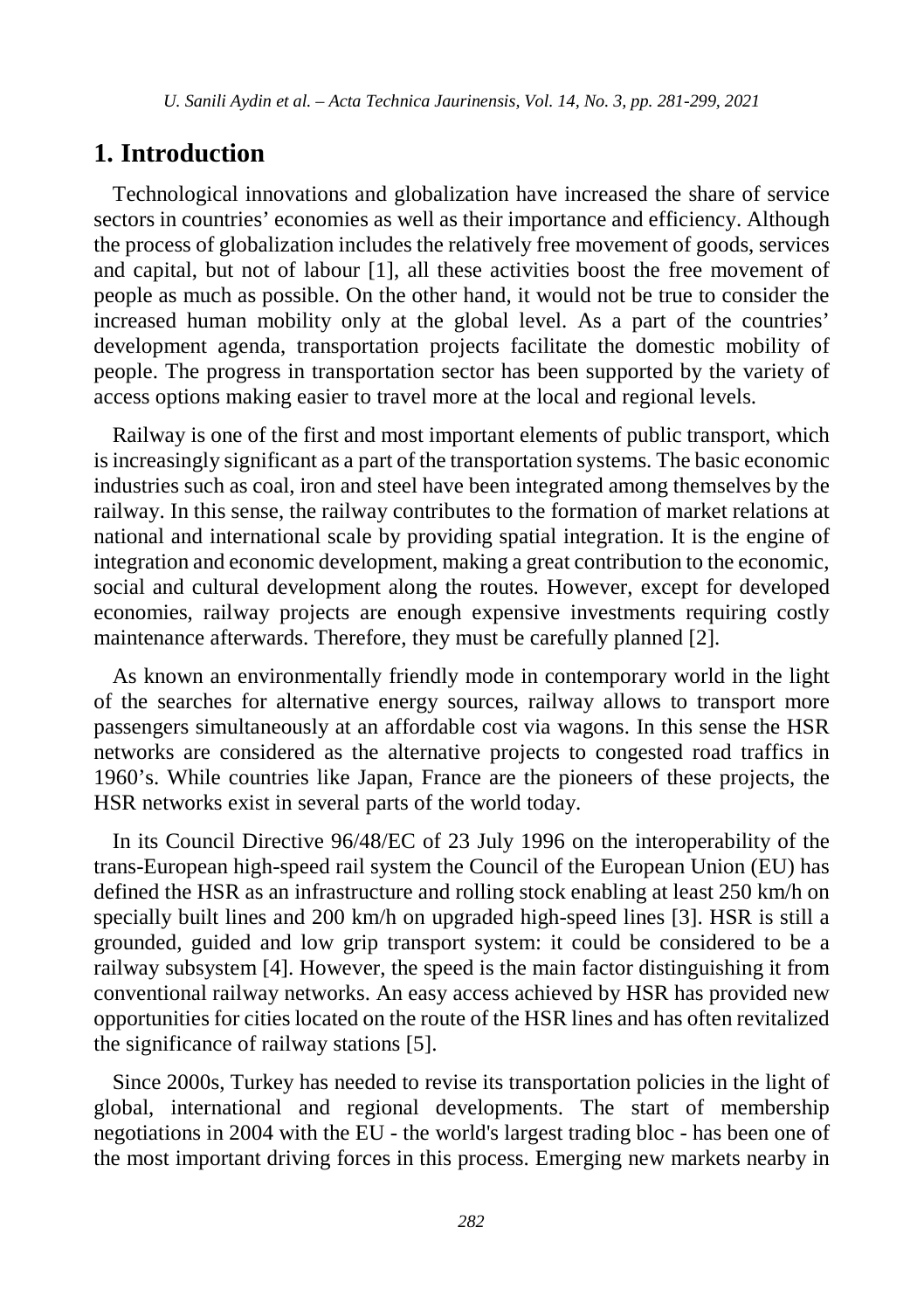the post-Soviet areas and the softened relations of the West with Iran have created the need for more advanced transport networks in Turkey. Initiatives made in the field of freight transportation have also been reflected in domestic passenger transportation of Turkey. Traditionally, the country has a satisfying road network. A significant impetus has been achieved especially in domestic airline passenger transportation by widening local airport networks. By opening the intercontinental Marmaray and Baku-Tbilisi-Kars railway lines, a direct connection has been established with Georgia and Azerbaijan, and an important corridor has been established in the connection of the country to Asian and European transportation networks through the Black Sea region. Both lines are purposed for freight and passenger transportation. On the other hand, the most important development in the railway sector during this period is Turkey's investments in the HSR.

In the light of above mentioned, this paper aims to review the way that the country has reached in the HSR systems after 2000 as a part of Turkey's transportation policies from a spatial equity perspective, focusing on recent research and developments. The paper is conducted in six sections. Following the introduction part, the materials and methods used in this study have been explained in the second section. The literature has been reviewed in the third part of the paper. It has been aimed to draw a general framework of Turkey's railway transportation policies in globalization era in the fourth section. The same section involves an analysis of Turkey's experience on the HSR, reviewing policy documents, instruments for implementation, legal regulation documents, national development plans and similar documentations as well as surveys conducted previously. The research is supported by the official statistics. The findings of the study are included in the fifth section. The paper is concluded with final part.

#### **2. Materials and methods**

The article focuses on Turkey's HSR networks, which is a relatively new experience for this country in comparison with other modes of transport. The analyses included herein should be seen as a case study. The submitted findings are results of evaluations taking into the consideration the determinants of the HSR systems from spatial equity perspective. Research is conducted by Manisa Celal Bayar University in Manisa and Dokuz Eylul University in Izmir, Turkey.

The data were collected using various methods, including a review of the literature, public documents and statistics, interviews and official declarations of the HSR network authorities and results of surveys conducted by professional and public organizations on the usage, benefits and performance of the HSR network in Turkey.

The data obtained allowed to analyse the geographical orientation of the HSR network policies and numbers of the HSR users and their aim to prefer the HSR. The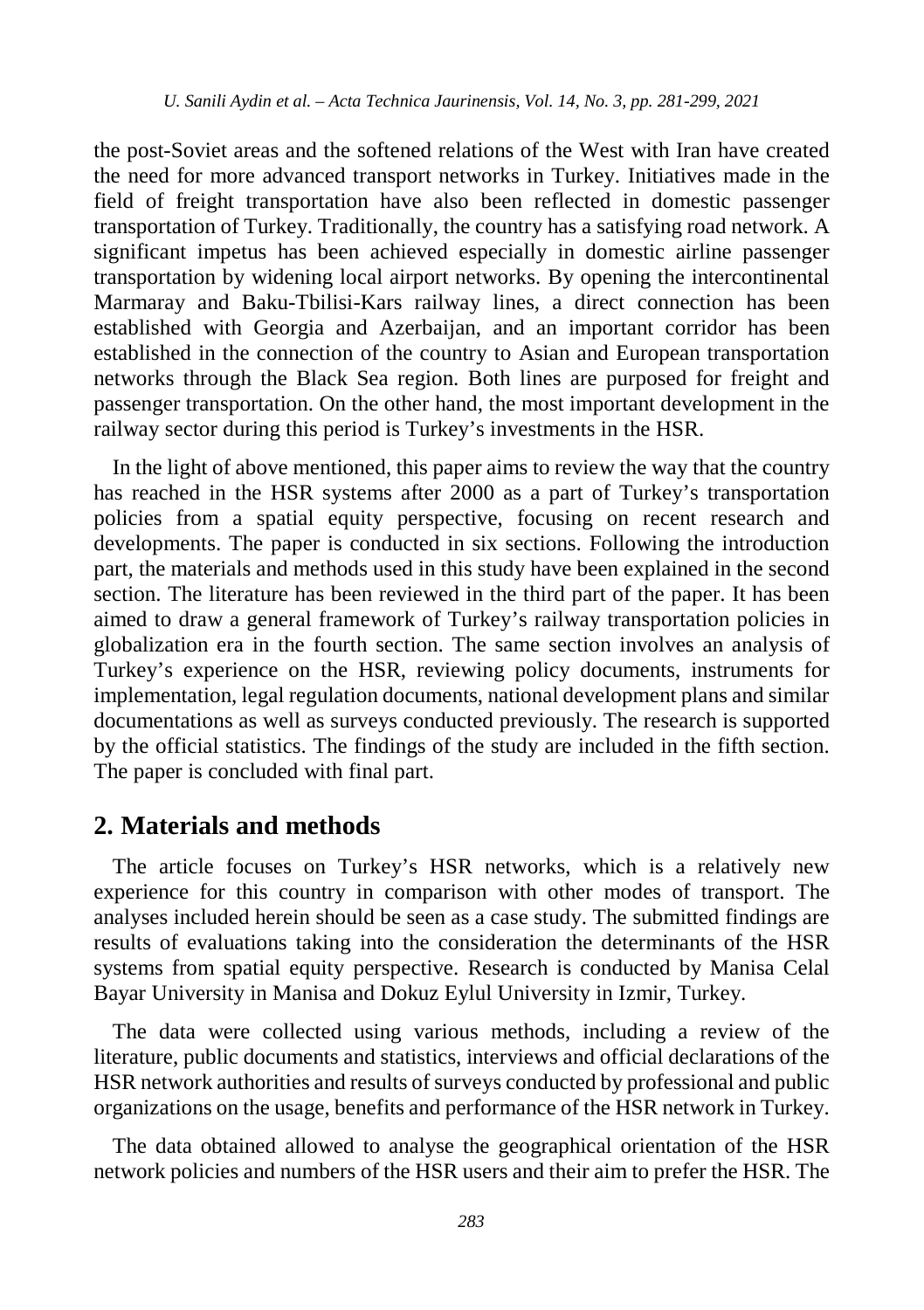aim of the study was to provide a description of the HSR networks in Turkey in terms of equal benefit and inclusiveness.

The following hypotheses were formulated in the study preparation phase:

- Turkey's investments in the HSR systems are the results of multivectoral transport policies within the adaptation processes to the globalizing world.
- The development of the HSR network in the western region, which is more developed compared to the eastern region of the country, will increase the spatial inequality.

The research limitations included the availability of the detailed data about the socio-economic profiles of the HSR users.

## **3. Literature review**

Investments made in the transport sector are generally carried out by the public sector, as they are included in public infrastructure expenditures and have a high multiplier effect [6]. Public spending on infrastructure is one of the contentious subjects of domestic policies due to the debates on its productivity and benefits. Aschauer's [7] argument about the significant benefits of transport infrastructure investment both for the economy and society has been responded counter-reactions in the literature. The disagreement arises regarding the multi-characteristic nature of transport infrastructure investment and appraisal methodologies of it in this sense [8].

But in spite of all disputes, as a model of development supported by several international and regional financial organizations, infrastructures have founded a basis of an industrial and information revolution in the transmission of goods, people, power, information and Internet over increasingly vast distances [9]. The distribution of a huge number of benefits providing by infrastructures has been far from equal that has been started to question by citizens [9].

Wider economic impacts of transport are enough well known issue, requiring benefit analysis of purposed infrastructure projects. Countries follow different paths in project assessments from macroeconomic, micro and meso economic effects such as agglomeration or competition benefits. The UK Department for Transport has preferred to develop the quantification method for the HSR project linking London to Birmingham, then Manchester and Leeds, which was the first major transport infrastructure project including wider economic impacts. However, countries like Chile or South Africa focuses on social mix and desegregation benefits of transport projects [10].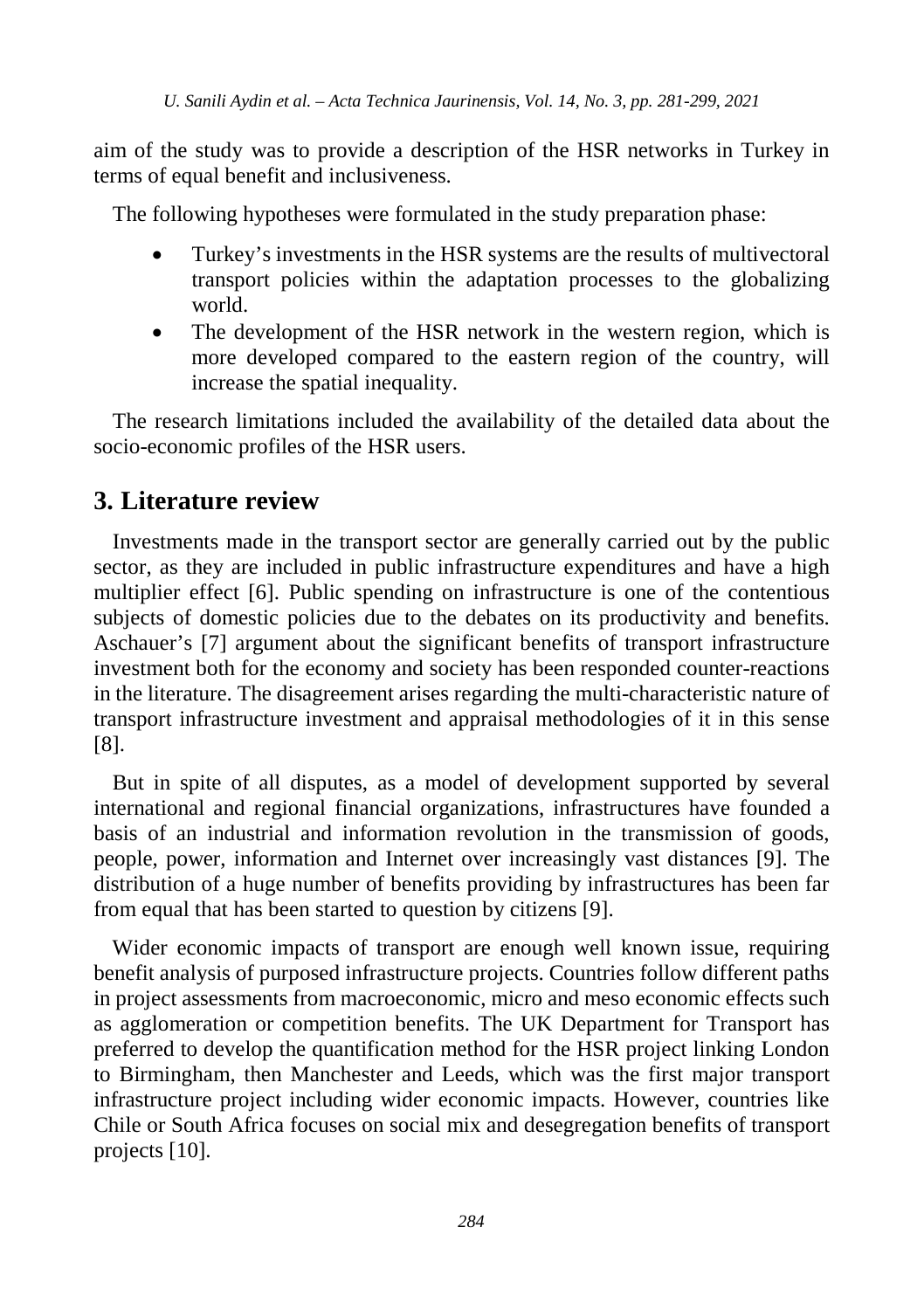The growth-pole theory stresses the agglomeration benefits associating with the spatial concentration of population and activities, as well as the presence, quality and extent of the infrastructural systems [11]. Although long-distance transportation infrastructures connect territories, increase the possibilities of interconnections and exchanges [12], push economic development, they can also create the inequalities between regions.

Monzon et al. [13] has described equity as a distribution of a given effect, frequently associated with terms of ''justice'', ''fairness'' or ''cohesion'' in transport literature [14,15,16]. The level of equity analysis - international, national, regional or local – has direct effect on the results caused by the HSR and cities far from the HSR stations face with a risk of reallocation of economic activities as companies may prefer to move to regions closer to the transportation networks [15,13). Such preferences can increase easily the gap between regions and push polarization [13].

According to investigations of Church et al. [17], most of the studies on relationship between transportation and its impacts has mainly focused on two approaches: "category approach" and "spatial approach". The first approach aims to examine the travel patterns, attitudes and needs of disadvantaged social groups concerned with the transport systems, like women, citizens without paid employment or older. However, the second approach is interested in spatial equity and problems caused by poor public transport access [17].

Thus, there are discussions in the literature regarding the contradiction between spatial equality and the transportation system. A spatial equity can be considered as a geographical location of an individual, group or region influenced by a transport infrastructure project [18].

Biggiero et al. [19] has defined the spatial equity or spatial accessibility "as a measure of the ease of travelling from an origin to a given destination via a given mode or set of transport modes", emphasizing the cruciality of achievement of equity in the allocation of public resources. Although current investments in the HSR systems have made an easy access, but also have created equity issues. The benefits of new HSR lines are undeniable in terms of improvements in accessibility opportunities. Such infrastructure constructions can increase the attractiveness of the regions, fostering their locational values. However, the HSR systems networks can also create a spatial imbalance, increase development gaps between regions [19]. Polarizing the levels of development between territories, the region out of the routes of the HSR systems networks may stay in shadow of that one which is on the route of them. Considering the citizens' equal rights of access to all services provided by the public authorities, the criticism about the HSR systems' encouragement of inequality has a rational justification. Suggesting the new method – SUstainable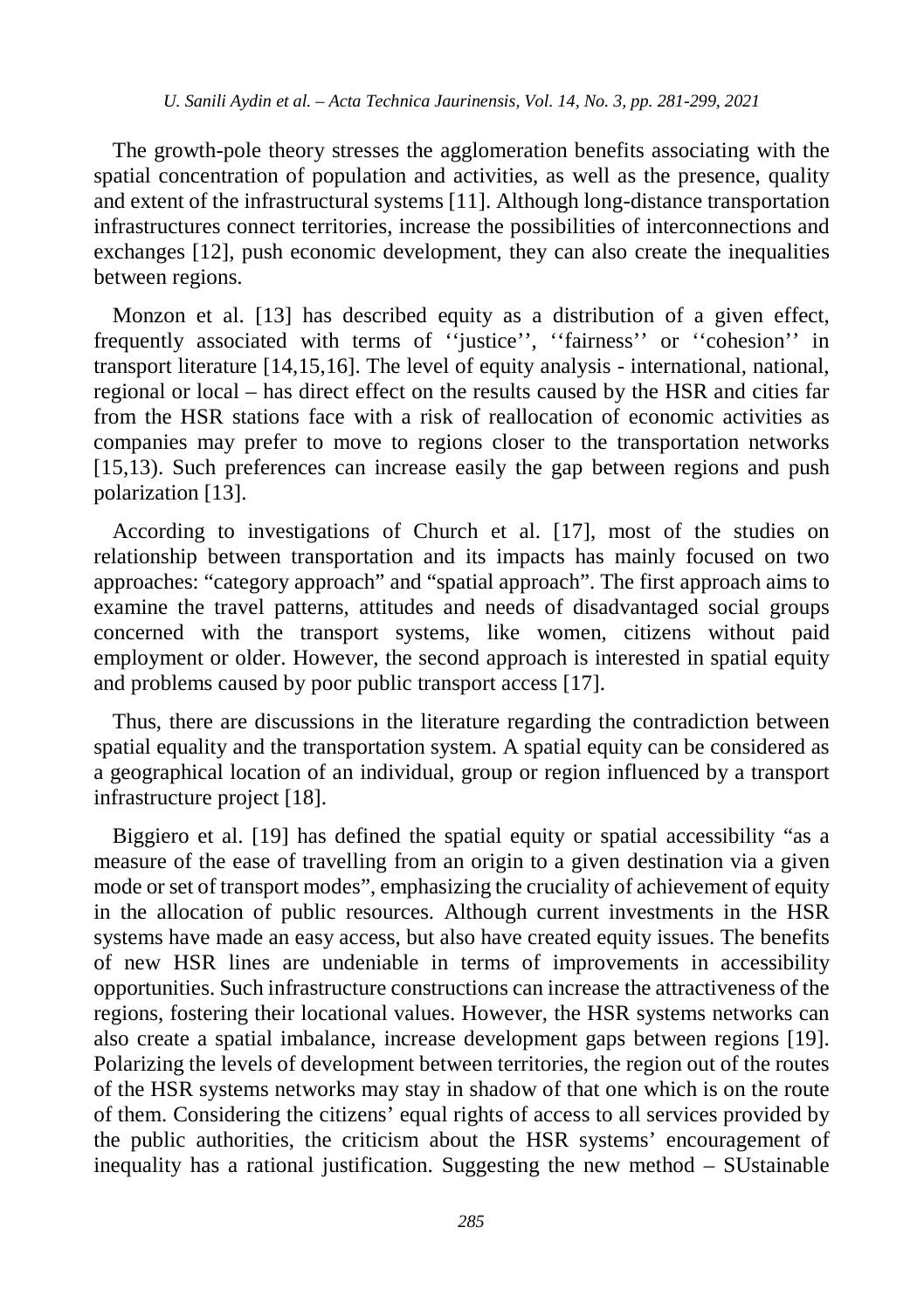Mobility INequality Indicator (SUMINI) to appraise the transportation infrastructures as an alternative to Multi-Criteria Analysis (MCA) and Cost Benefit Analysis (CBA), Thomopoulos and Grant-Muller [8] have emphasized the role of new technological advances in more inclusive assessment of the wider impacts of them. Based upon a composite indicator and MCA, it is argued that as an easily accepted and complementary approach SUMINI is not in competition with traditional CBA. It could methodologically provide a new and important answer to the traditionally hard question of how to appraise equity and other wider impacts, such as accessibility, land use and socio-economic and environmental effects [8].

Defining spatial equity as an ambiguity, Buhangin [20] has evaluated it in both physical and socio-economic senses. While it can be the equitable development of land use from physical perspective, in the socio-economic terms it can be considered as an equitable flow of goods and services from one spatial arena to another. Buhangin [20] has accepted a spatial equity as a parameter for sustainable development especially in indigenous regions in both senses.

HSR is a type of transport by which the movement of people is mainly aimed as an integrated part of economic development goals, focusing on connectivity and cooperation between regions. As all types of transportation contain an interaction element in essence, the HSR projects have cultural and social aspects also. In this context, it can be considered that the HSR has the multidimensional characteristics. HSR policy, faces at the end a set of dilemmas that must be dealt with politically also [21]. Because the HSR system is an infrastructure construction and service operation with high cost that makes it a focus point of hot debates [22] alongside of spatial equity issues.

In the case study for Spain, Monzon et al. [13] has investigated the accessibility impacts of the HSR network construction on spatial equity. Determining a more polarised pattern in Spain, it has been found that a speed acceleration from 220 km/h to 300 km/h in a given route results in heavy negative effects on spatial equity between locations with and without the HSR service [13]. Several significant factors have been highlighted in the study that must be taken into consideration in the planning process. In order to achieve the maximum positive spatial equity results, following factors require to be considered at the planning period: "the level of accessibility of the city in the initial situation as regards the quality of its railway infrastructures; its geographical position in terms of proximity to major population centres; the existence of a HSR station; and the quality of the transport network from the cities to the nearest HSR station" [13].

The qualitative analysis of the equity impacts of the HSR network conducted by Biggiero et al. [19] has showed that in Italy the problem of economic/geographic exclusion perceived by travellers does exist.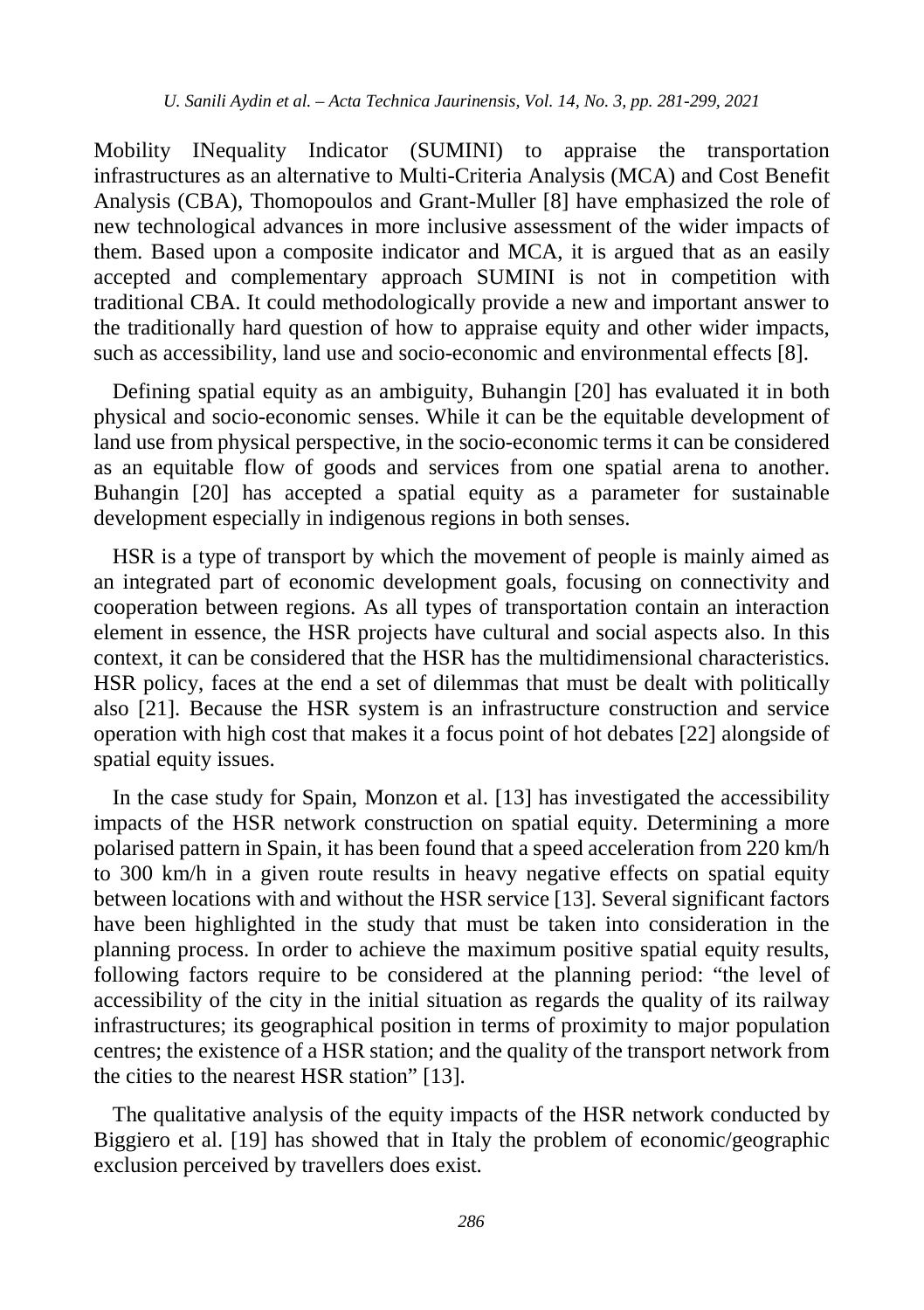In the case study of Yangtze River Delta (China), Wang and Duan [22] have argued that the HSR development may cause the new dimension in transport inequity and besides of the accessibility the affordability should be taken into consideration in future equity studies on the HSR development in China.

The spatial equity approach considers to act from a more strategic view, involving both the possible benefits and their spatial distribution. It's required an evolution of the consequences not only on the cities in the HSR corridors with a station, but also on other ones outside the route, regardless of whether or not they have a station [13].

## **4. Turkey's experience on high-speed rail**

Following the Industrial Revolution in the Western Europe, railways have been constructed by using foreign capital as a result of the raw material supply of the colonial countries and their search for new markets for finished goods in the Ottoman Empire. With the declaration of the Republic, the railways have built and operated by the state, considering the economic and social benefits of the country. In this period, the construction of highways has been designed to connect railways and ports to the inner regions of the country. Another remarkable feature of this period is the construction of coherent lines. By providing loops, the coherent lines have shortened the distances, reducing the transportation costs [23].

However, after the 1950s, the importance given to the railway has decreased with the rapid development of highways, which had pushed the railway construction and transportation to the background (Table 1).

| Five-year<br>development<br>plan<br>by<br>years | of<br>Percentage<br><b>Transportation</b><br><b>Sector in General</b><br><i><b>Investments</b></i> | Percentage of the<br>Highway System in<br>the Transportation<br><b>Sector</b> | Percentage of the<br>Railway System in<br>the Transportation<br><b>Sector</b> |  |  |
|-------------------------------------------------|----------------------------------------------------------------------------------------------------|-------------------------------------------------------------------------------|-------------------------------------------------------------------------------|--|--|
| 1963-1967                                       | 13.7                                                                                               | 71.3                                                                          | 17.5                                                                          |  |  |
| 1968-1972                                       | 16.1                                                                                               | 72.1                                                                          | 18.8                                                                          |  |  |
| 1973-1977                                       | 14.5                                                                                               | 52.1                                                                          | 13.9                                                                          |  |  |
| 1979-1983                                       | 16.3                                                                                               | 60.7                                                                          | 10.6                                                                          |  |  |
| 1985-1989                                       | 25.4                                                                                               | 49.4                                                                          | 16.0                                                                          |  |  |
| 1990-1994                                       | 26.5                                                                                               | 62.6                                                                          | 7.2                                                                           |  |  |
| 1996-2000                                       | 22.7                                                                                               | 63.6                                                                          | 6.5                                                                           |  |  |

*Table 1. Share of transport sector investments in total investments in development plans [24]*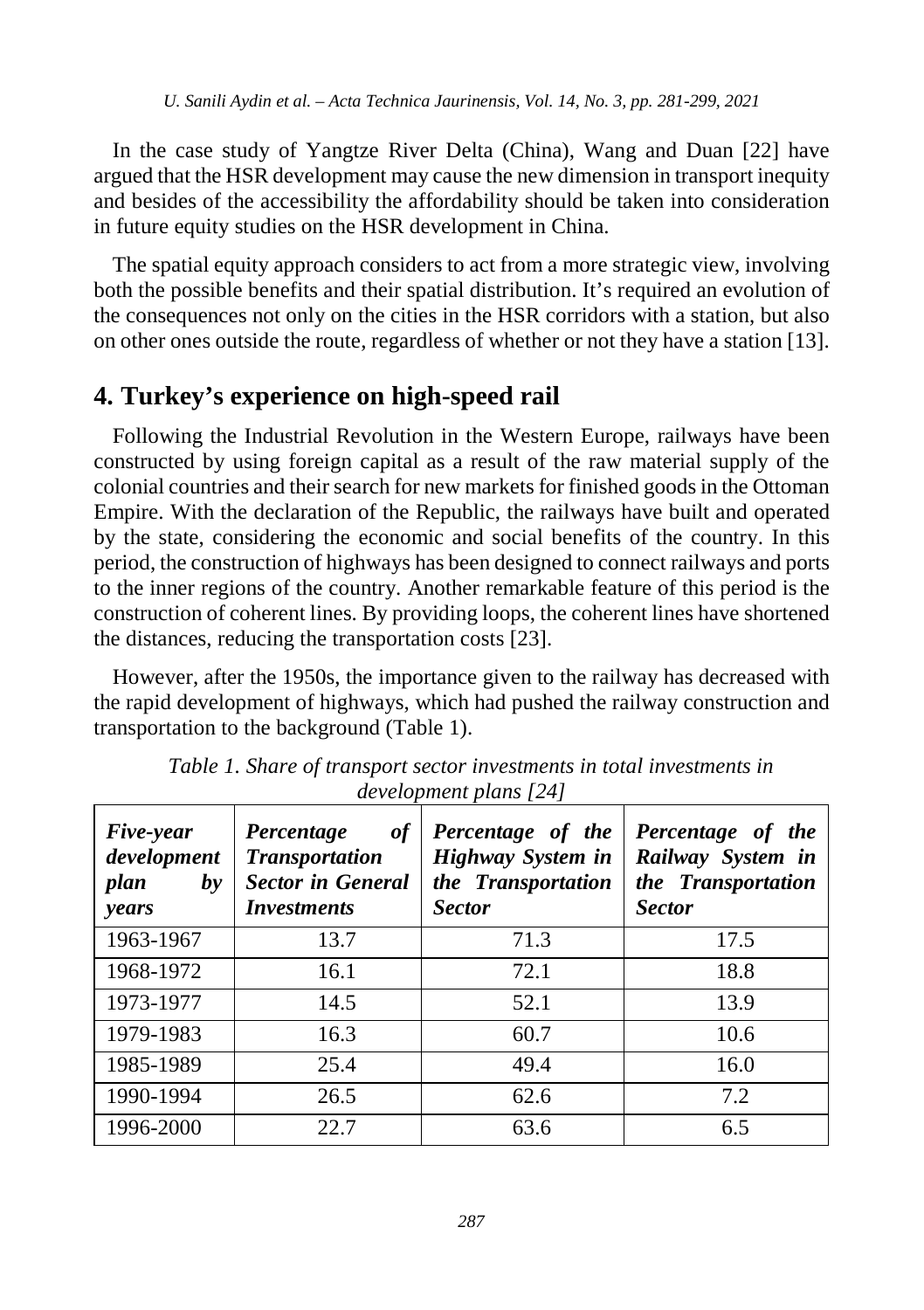Since 2003, the allocation for railway investments has increased and the development of railways has been seen as one of the targets for transportation sector [23]. In 2009 Turkey has gained its first experience on the HSR with Ankara-Eskisehir line. In 2011, Ankara-Konya, in 2013 Eskishehir-Konya, in 2014 Ankara-Eskisehir-Istanbul and Konya-Istanbul train services have started, making possible the one-day travels between these regions. The total length of the completed HSR lines is 1,213 km.

Increasing importance of multi-modal transportation systems in globalization era in the context of environmental and climate change issues and membership negotiations with the EU have been the most significant motivators of this process. As one of the membership precondition within the negotiation chapters, the EU has proposed the restructuring of the railway sector of Turkey. In order to redefine the role of railway in the transportation sector, to produce efficient and compatible commercial-oriented services with the market conditions, TCDD Tasimacilik SJC has been established as subsidiary of TCDD Turkish Railways by the "Law on the Liberalisation of Railway Transportation in Turkey" in 2016.

In the light of these developments urban rail transportation systems have also provided significant advantages in parallel to increase of population in the cities of Turkey (Fig. 1).



İki veya daha fazla raylı sisteme sahip kentler / Cities with more than one type rail systems

Sadece metro kullanan kentler / Cities with only metro network

Sadece tramvay kullanan kentler / Cities with only tram network

Raylı sistem kurulması planlan kentler / Cities where rail system is planned

*Figure 1. Map of urban rail systems in Turkey (2021) [25]*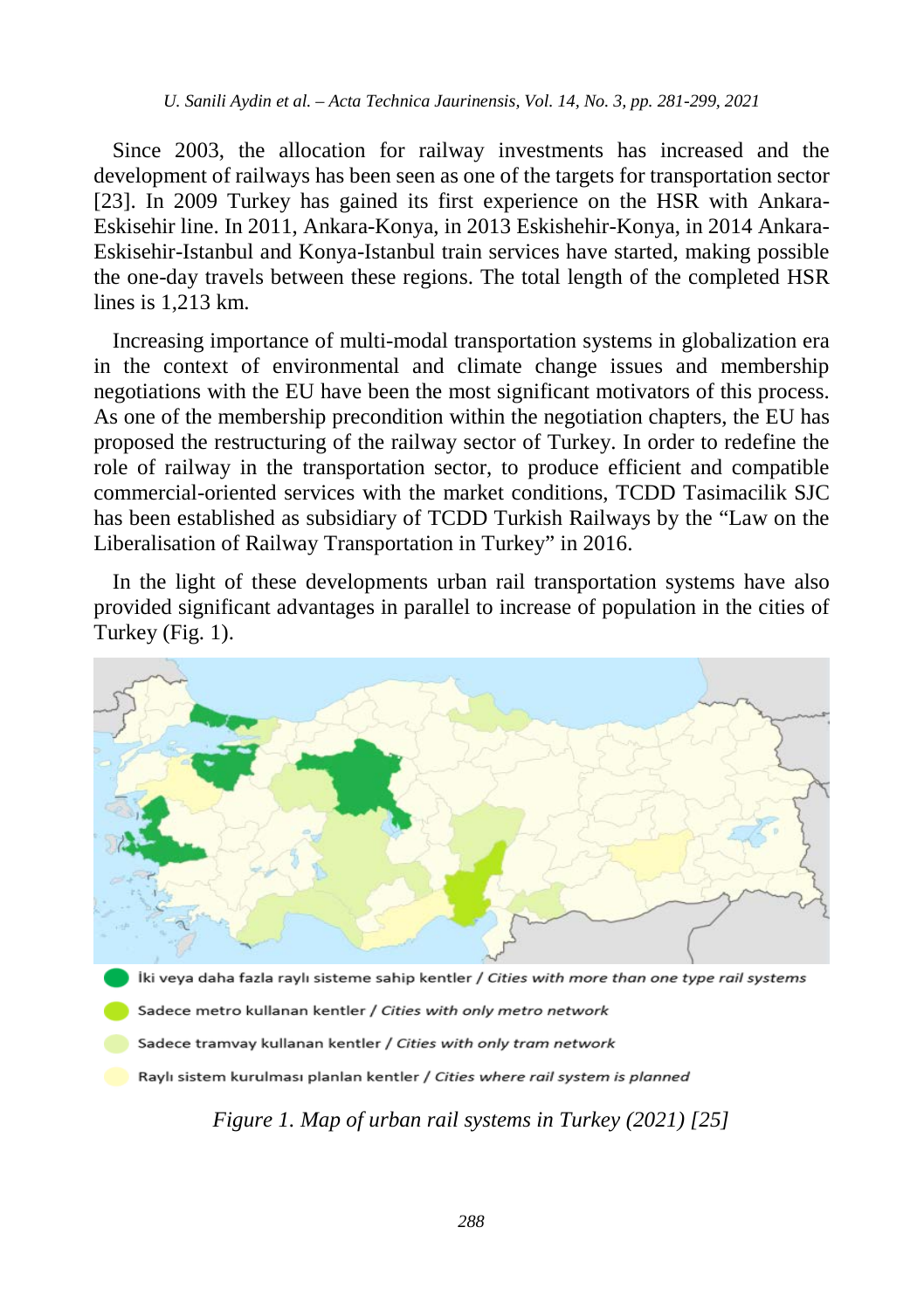Metro, light rail system, tram, funicular and suburban system is used In twelve cities of Turkey. In spite of the restrictions during pandemic, the number of passengers reached 1.46 billion in 2020 with some improvements such as the newly opened lines, night services, and an integration of bus lines to the rail system. The total urban rail line length is 782 km [25].

In 2020 the length of the railway network (including both the conventional and high speed lines) summed up to 12,803 km in length (Table 2). While the share of the railway investments was 33 percent in 2013 in total investment for transportation and communication, this rate was increased to 47 percent in 2020. 29 billion US dollars has been invested in the railway sector between 2013-2020. It is estimated that railway network will be extended to 25,000 km in length by 2023 [26].

| Tuble 2. Kaliway helwork by year (Km) [20]                     |      |        |  |  |                           |  |      |  |  |
|----------------------------------------------------------------|------|--------|--|--|---------------------------|--|------|--|--|
| Years                                                          | 2002 | 2005 l |  |  | 2010   2015   2016   2017 |  | 2020 |  |  |
| Length   10925   10973   11940   12532   12532   12608   12803 |      |        |  |  |                           |  |      |  |  |

*Table 2. Railway network by year (km) [26]*

It has been planned to connect fifteen largest provinces of the country by the HSR. Primarily Ankara-Eskishehir, Ankara-Konya, Konya-Istanbul and Ankara-Istanbul HSR have been started to operate (Fig. 2) and Turkey has become the sixth country in Europe, eighth in the world in the HSR operation.



*Figure 2. Map of Turkey's HSR network (2019)[29]*

There are daily 44 train services in the winter season and 52 train services in the summer season. 53.2 million people have used the HSR as a travel mean between 2009-2019 in total [27]. 29.4 percent of the HSR users prefers it for business purposes and 12.7 percent of passengers uses the HSR to go to and from school. While women mostly use the HSR for visiting family members and friends (40.7 percent), men mostly use the HSR for business purposes (37 percent) [27].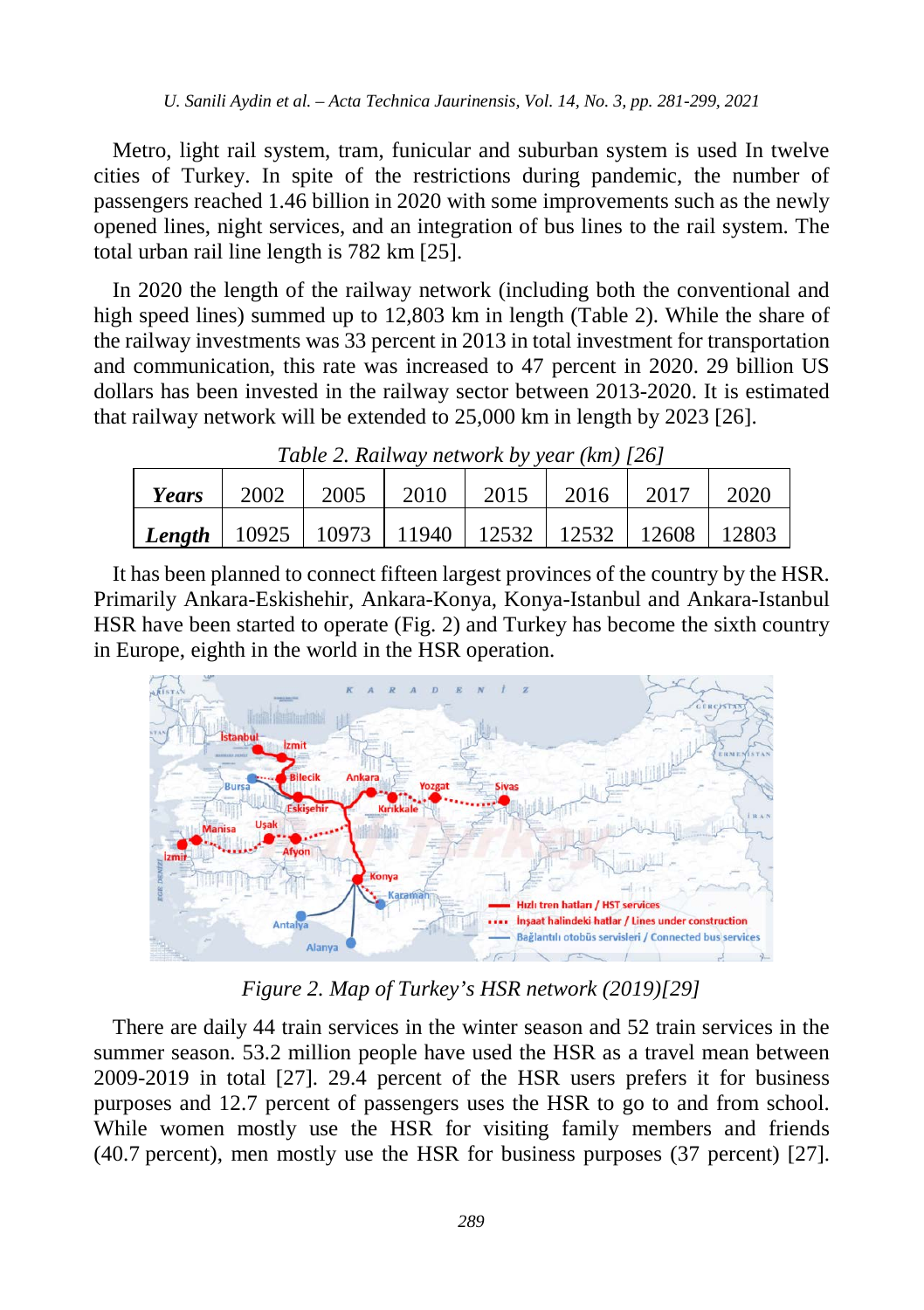Regulation on the rights of passengers traveling by rail has been published in 2019, involving the procedures and principles regarding the rights and obligations of passengers traveling by rail [28].

There is no connection between the HSR and conventional railway lines in Turkey. The HSR network is developing directly with the construction of the HSR infrastructure. However, there are studies in different regions of the country (south and north) for the utilization of various line connections as the HSR network by improving the conventional railway lines. There is no any HSR line implementation in Turkey by which both freight and passenger transportation is carried out together or as double line [30].

As it is shown in the map (Fig. 2), the current HSR network and the HSR lines have been planned to be completed in the near future is Ankara centered and connect the largest four cities of the country.

On the other hand, Ministry of Industry and Technology of Republic of Turkey General Directorate of Development Agencies has published a socio-economic development ranking research of provinces and regions - SEGE 2017 [31]. Totally fifty-two variables based on demography, employment, education, health, competitive and innovative capacity, finance, accessibility and life quality have been used in the conducting of research. According to the obtained index values, six levels of development of provinces have been determined in Turkey. The development levels that emerged as a result of the research are mapped (Fig. 3).



*Figure 3. The map of development level of provinces of Turkey [31]*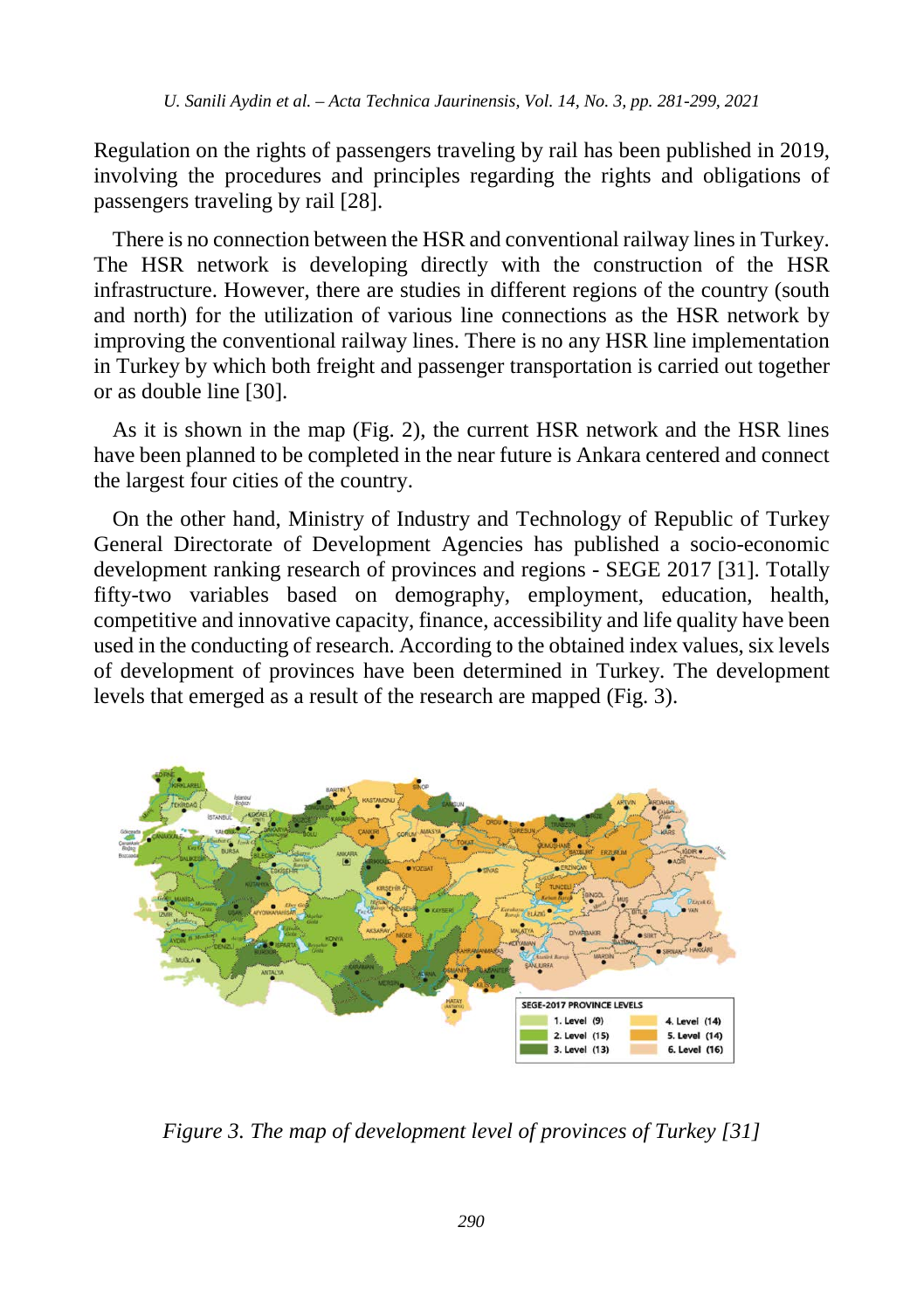It must be noted that there are eighty-one provinces in total according to the administrative territorial division of Turkey. There are nine provinces in the first development level group, fifteen provinces in the second group, thirteen provinces in the third group, fourteen provinces in the fourth group, fourteen provinces in the fifth group and sixteen provinces in the sixth group [31].

SEGE - 2017 research provides a better understanding of spatial inequality, which is one of the basic hypotheses of our study, supporting it with visuals.

## **5. Findings**

Comparing two maps (Figs. 2 and 3), it has been found that the first seven most developed provinces of the country are among the provinces that already have or will have the HSR connection in the near future. Four of the remained provinces with existing or potential HSR connection are among the provinces of the second development level group.

As it is illustrated in the map (Fig. 3), there is a great difference between country's western and eastern parts. The geographical characteristics distinguish these two regions. The eastern part of the country consists of more rugged terrain with high mountains (Fig. 4), which increases the cost of infrastructure and technically limits the ability to speed up and decelerate of the HSR systems. However, the western regions are relatively flat (Fig. 4).



*Figure 4. Physical map of Turkey [32]*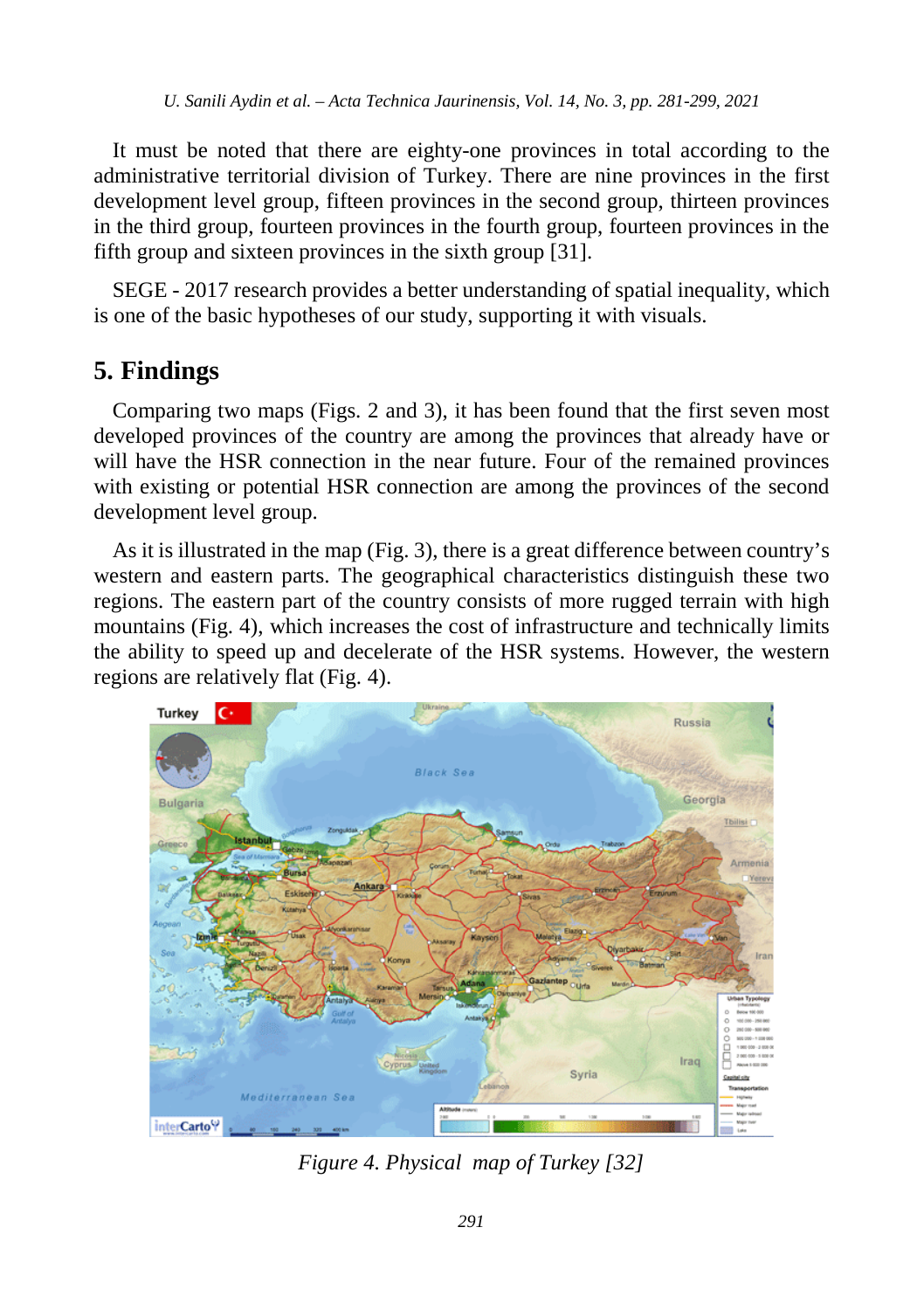Secondly, the western regions of the country are located on the coastlines or close to them. However, eastern regions are lack of such opportunity. Turkey's geographical diversities are one of the primary factors shaping the socio-economic structural features between its regions.

The fact that the western and coastal parts of the country are more developed is the main starting point of a movement from the eastern regions to here.

Reducing the regional disparities and accelerating economic development has been determined as a priority in some HSR projects. Decreasing the traffic density has been determined as a secondary goal in such projects, aiming to transfer the economic and social dynamism of the developed regions to the developing regions with the HSR networks [33]. In terms of clear regional differences, inefficient resource allocation, current HSR infrastructures increase spatial inequalities rather than removing them. Considering that the HSR lines develop the intercity accessibility of peripheral cities along the HSR network based on the highway network and reduces the spatial inequalities, it must be focused on the peripheral areas in regional planning in order to maximize the benefits with limited investment [34]. Increasing the network density around cities with inferior accessibility and promoting multi-modes for accessing to HSR is also an effective way to improve regional development [34].

In order to achive the above mentioned concequences, the HSR networks must also cover underdeveloped regions. But considering the geographical conditions, population density, economic activities, or demand volume, such investments can be expensive and not rational.

On the other hand, the Turkish government has launched its transportation policies in parallel with country's tourism and trade policies after the 2000s. It has been succeeded to reduce the spatial inequalities between eastern and western regions as a result of opening new airports and increasing number of domestic flights. There are fifty-three airports (Fig. 5) in Turkey [35].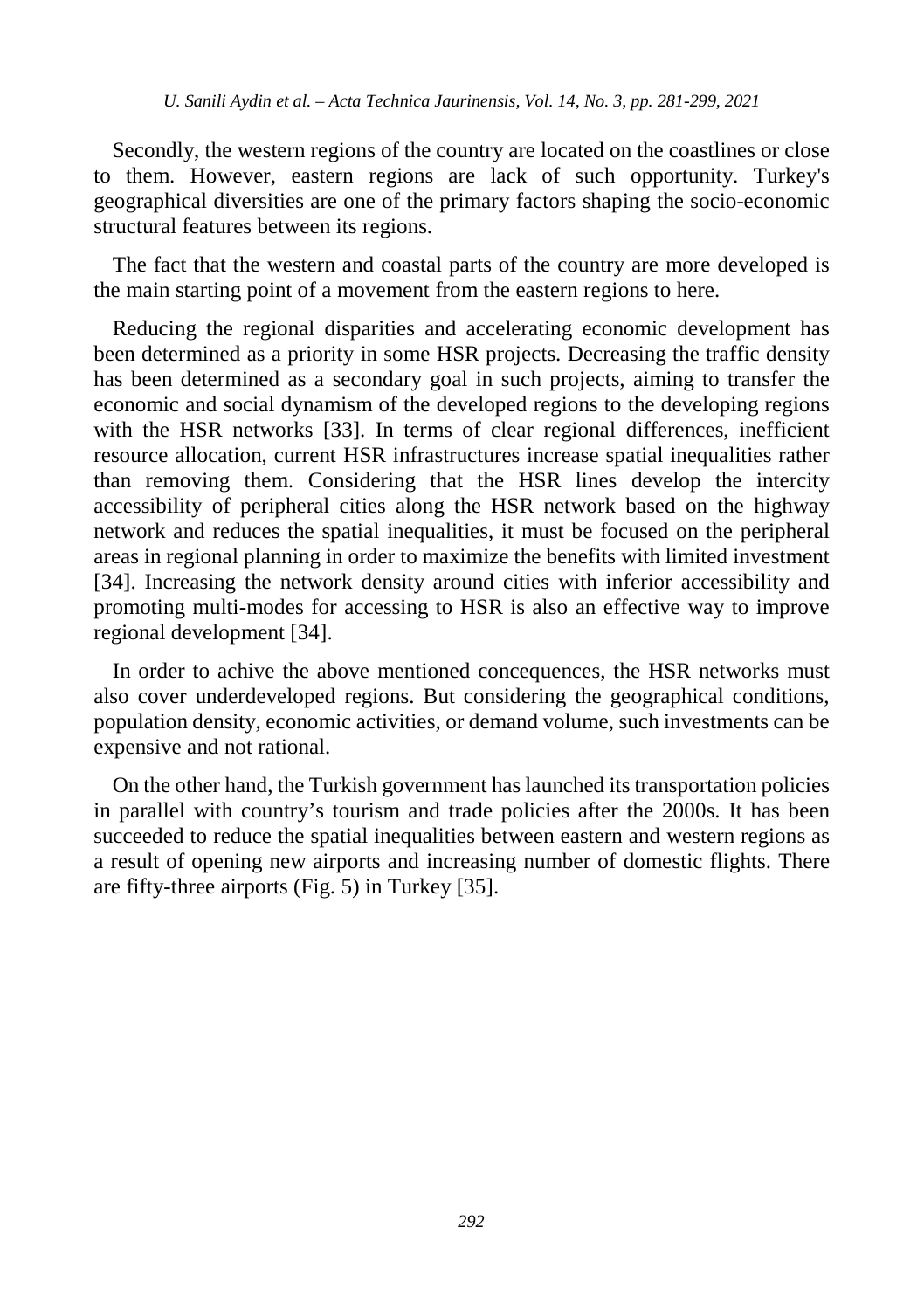

*Figure 5. The map of airports in Turkey [35]*

These developments have also revitalized existing airports located on the HSR network routes. In terms of temporal competition, scheduling strategies are important to improve network efficiency and optimize time slots for both air and the HSR travel [36] during planning and policy-making to achieve sustainable operations and the development of the passenger rail system [37].

The surveys conducted on the HSR systems operating in Turkey since 2009 have found that the existing network contributes mostly to domestic tourism sector. Considering the crucial role of transport for the increase of tourist flow [38], this has been an expected effect. Additionally, examining the profile of the passengers, findings have showed that the HSR lines are mostly used by students and preferred by those people who want to save time [39].

On the other hand, COVID-19 pandemic deeply affects each sector of economy as well as transportation sector. In this sense, the strict measures have been implemented against virus. Since pandemic has been declared, Turkey imposes curfew in several periods. Restriction on public transport, closing of touristic places decrease the usage of the HSR services in the country. Considering that the HSR infrastructures are the expensive infrastructures and have started to operate more recently in Turkey, this is a serious disadvantage in terms of cost recovery.

#### **6. Conclusion**

The HSR networks can be described as a product of technological solutions developed in the field of railways in order to meet the increasing demand for geographical mobility of the capital and labour. In fact, the experiences confirm that the regions which are accessible by the HSR systems, become more attractive for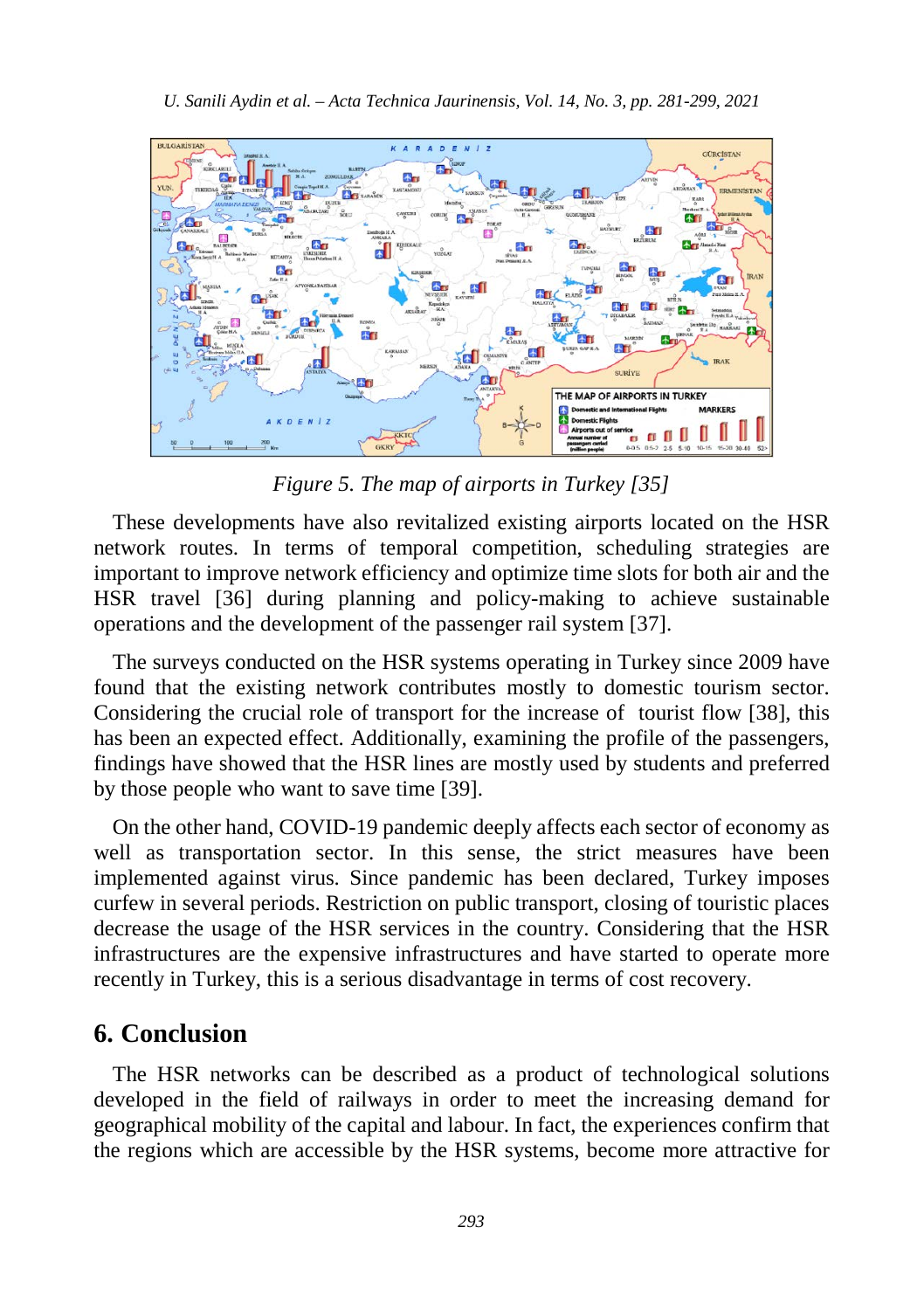capital to invest, while the regions where the HSR does not reach, are spatially polarized. Therefore, unequal investment in the HSR systems causes an increase in unequal development between regions.

More than 420,000 passengers are carrying by the HSR on a typical weekday in Japan. An extensive HSR networks include several cross-border international links between several European countries. The HSR projects have been rapidly developed in China in last 15 years, supported by huge governmental funding. While expensiveness of the HSR systems has been questioned in developing countries, whereas it is costly for workers to pay for faster travel, they are favoured due to the energy savings, transportation benefits and environmental considerations.

Turkey has achieved an important step in the transport sector after the 2000s. Due to its geographical position and the role of bridge between continents, Turkey is a significant part of several regional and international transportation projects in the globalization age.

The geographical conditions of the country also play a deterministic role in shaping the domestic transportation policies. The main goal of the domestic part of transport policy has been focused on the elimination of the development disparities between the western and eastern regions of the country in these years.

In this context, Turkey has started to operate the HSR in 2009. The existing HSR network is generally located in the western parts of the country, which are geographically more suitable for such infrastructures and where a large number of the population lives. This situation has deepening the spatial inequalities between the developed western and underdeveloped eastern part of Turkey. These inequalities arising from transport opportunities have been tried to be removed by the airline mode.

On the other hand, the share of rail passenger transport has fallen to 1.3 percent in 2018, which has been accounted 42 percent in the 1950s, mainly due to the new opened highways and airports in both parts of the country. In addition to infrastructure investments, it is inevitable for the country to realize reforms involving participation of private companies and liberalization in passenger transportation in order to increase the share of the passenger transportation by the HSR.

The HSR systems are known as environmental and economical transport mode, but expensive investments. The restrictions, lockdowns and a need to protect social distance due to the COVID-19 have added a new dimension to both urban and public transport policies [40]. Therefore, the HSR infrastructure investments in Turkey must be addressed so as to ensure the financial efficiency and spatial equity,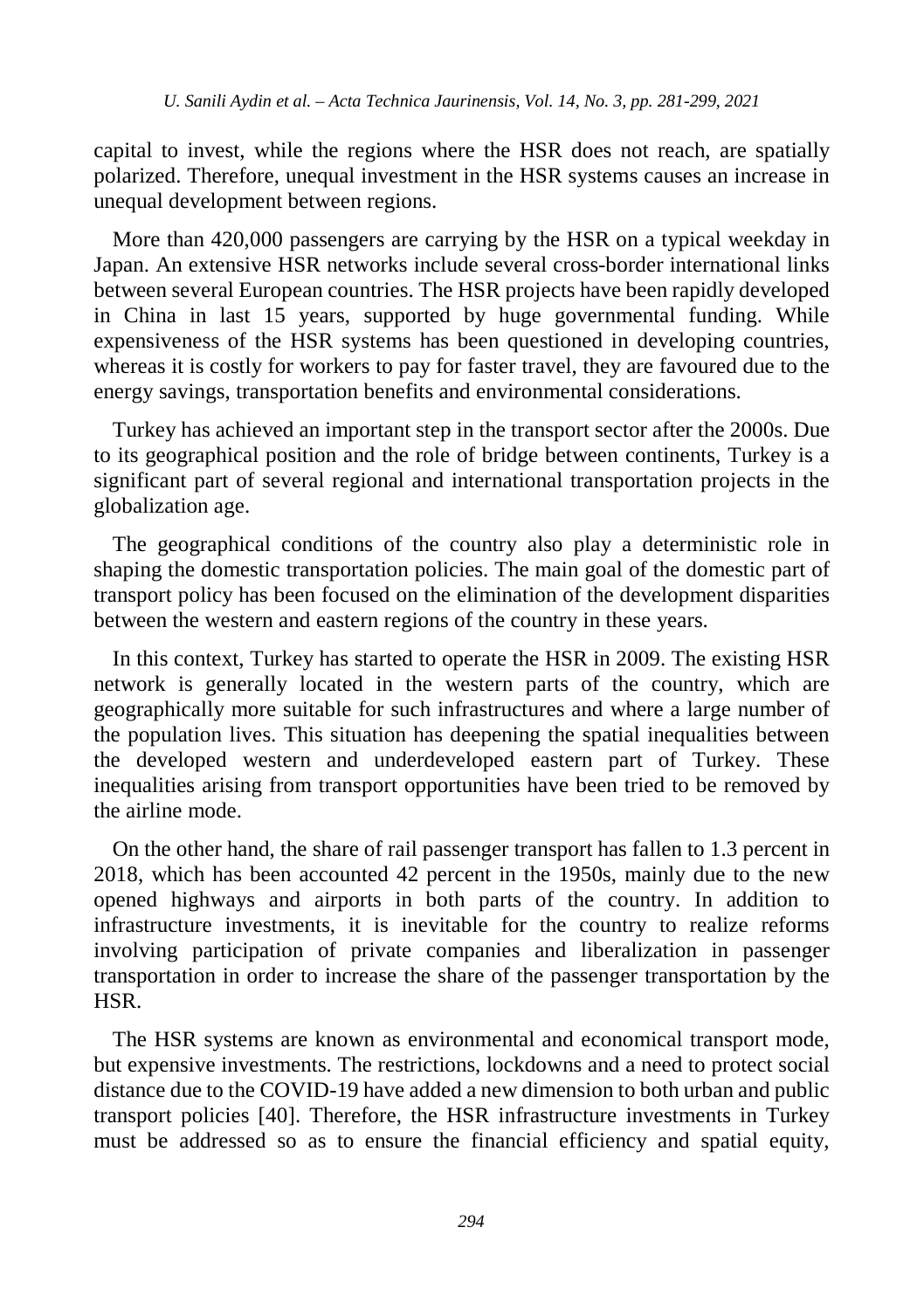considering the factors such as increasing natural disasters, health threats, climate change and environmental issues in recent years.

## **References**

- [1] S.J. Burki, Rising Powers and Global Governance, 1st Edition, *Palgrave Macmillan*, New York, 2017.
- [2] B. Eller, Sz. Fischer, Tutorial on the emergence of local substructure failures in the railway track structure and their renewal with existing and new methodologies. *Acta Technica Jaurinensis* 14 (1) (2021) pp. 80–103. doi: *https://doi.org/10.14513/actatechjaur.00565*
- [3] The Council Directive 96/48/EC. *Official Journal* L 235 17/09/1996 pp. 6– 24. [cited 2021-04-24]. URL *https://eur-lex.europa.eu/legalcontent/EN/TXT/?uri=CELEXpercent 3A31996L004*
- [4] UIC. The Definition of High Speed Rail. "UIC eNews" Nr 596 dated 26 April 2018 [cited 2021-04-24]. URL *https://www.uic.org/com/enews/nr/596-highspeed/article/the-definition-of-high-speedrail?page=thickbox\_enews*
- [5] M. Garmendia, C. Ribalaygua, J.M. Urena, High speed rail: Implication for cities. *Cities* 29 (2012) pp. 526–531. doi: *https://doi.org/10.1016/j.cities.2012.06.005*
- [6] M. Demir, E. Sever, The effect of public infrastructure expenditures on economic growth: the case of Turkey (1980-2007) (Kamu altyapi harcamalarinin ekonomik buyume uzerindeki etkisi: Turkiye uzerine bir inceleme (1980-2007)). *Marmara Universitesi I.I.B.F. Dergisi* XXV (2) (2008) pp. 99–118 (in Turkish).
- [7] D.A. Aschauer, Is public expenditure productive? *Journal of Monetary Economics* 23 (2) (1989) pp. 177–200. doi: *https://doi.org/10.1016/0304-3932(89)90047-0*
- [8] N. Thomopoulos, S. Grant-Muller, Incorporating equity as part of the wider impacts in transport infrastructure assessment: An application of the SUMINI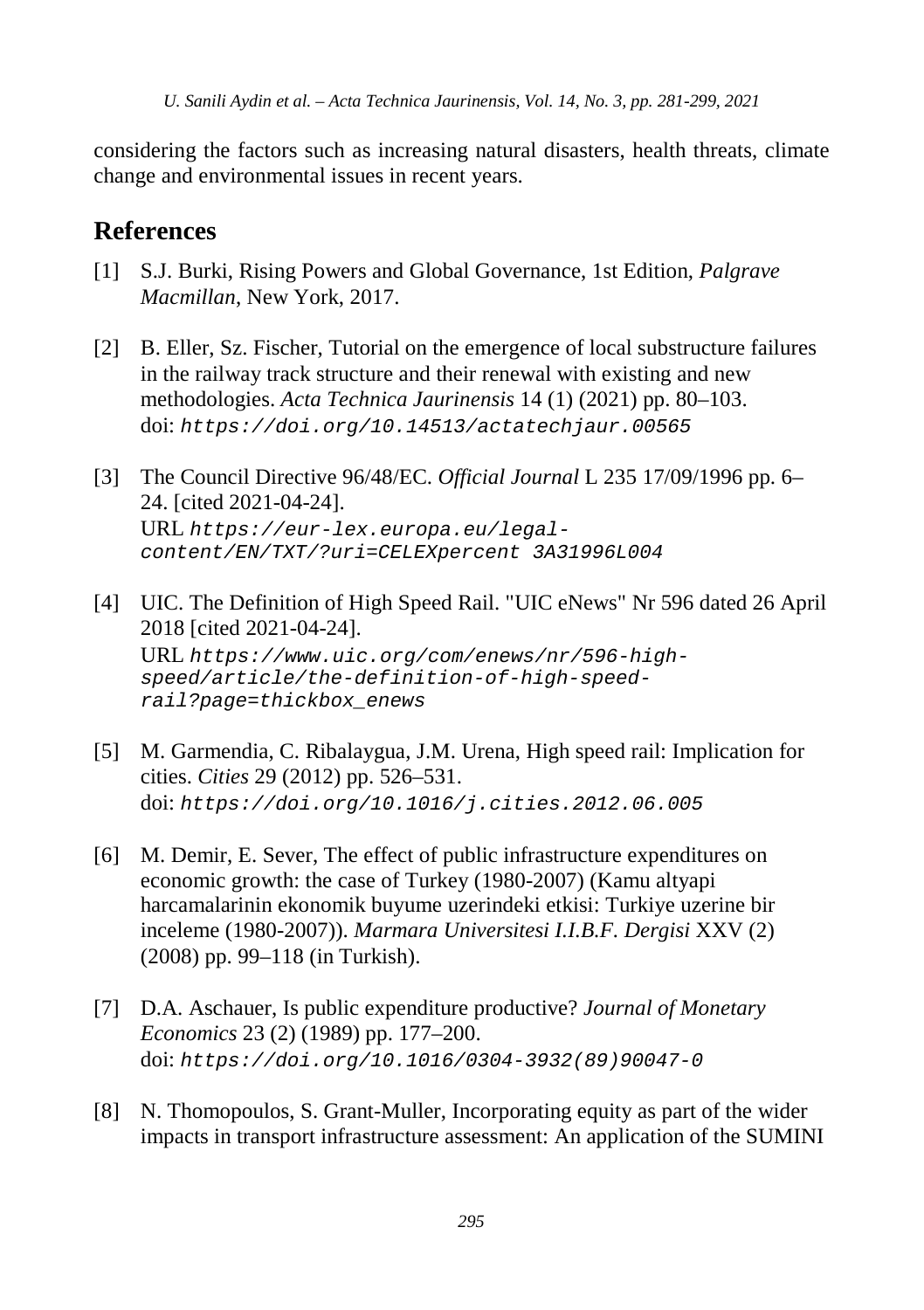approach. *Transportation* 40 (2013) pp. 315–345. doi: *https://doi.org/10.1007/s11116-012-9418-5*

- [9] D. Durrant, Infrastructure, equity and urban planning: A just process for the allocation of benefits and burdens, In: J. Bishop (Ed.), Building sustainable cities of the future. green energy and technology, 1st Edition, *Springer*, Cham, 2017, pp. 141–162. doi: *https://doi.org/10.1007/978-3-319-54458-8\_8*
- [10] C. Cheze, R. Negre, Wider economic impacts of high-speed rail: Example of agglomeration benefits assessment on Bretagne Pays de Loire high speed rail project, *Transportation Research Procedia* 25 (2017) pp. 5307–5324.
- [11] M.D. Thomas, Growth pole theory, technological change, and regional economic growth, *Papers In Regional Science* 34 (1) (1975) pp. 2–25. doi: *https://doi.org/10.1007/BF01941308*
- [12] G. Mazzeo, Impact of high speed trains on the hierarchy of European cities, *Jahrbuch für Regionalwissenschaft* 32 (2012) pp. 159–173. doi: *https://doi.org/10.1007percent 2Fs10037-012-0066-1*
- [13] A. Monzon, E. Ortega, E. Lopez, Efficiency and spatial equity impacts of high-speed rail extensions in urban areas, *Cities* 30 (2013) pp. 18–30. doi: *https://doi.org/10.1016/j.cities.2011.11.002*
- [14] J. Bröcker, A. Korzhenevych, C. Schürmann, Assessing spatial equity and efficiency impacts of transport infrastructure projects, *Transportation Research Part B* (44) 2010 pp. 795–811. doi: *https://doi.org/10.1016/j.trb.2009.12.008*
- [15] E. Lopez, J. Gutierrez, G. Gomez, Measuring regional cohesion effects of large-scale transport infrastructure investments: An accessibility approach, *European Planning Studies* 16 (2) 2008 pp. 277–301. doi: *https://doi.org/10.1080/09654310701814629*
- [16] D. Peters, Cohesion, policentricity, missing links and bottlenecks: Conflicting spatial storylines for Pan-European transport investments, *European Planning Studies* 11 (3) (2003) pp. 317–339. doi: *https://doi.org/10.1080/0965431032000070811*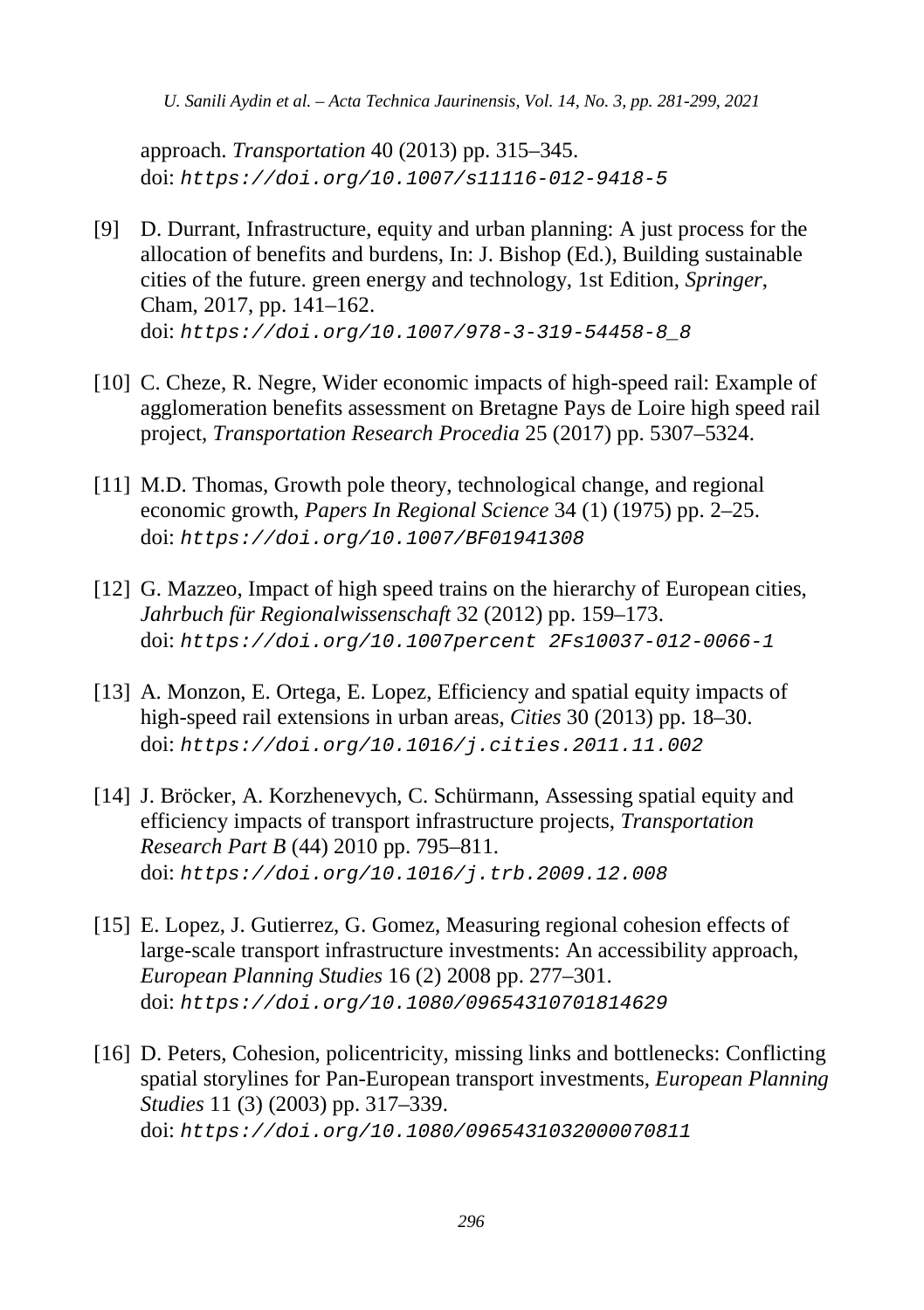- [17] A. Church, M. Frost, K. Sullivan, Transport and social exclusion in London, *Transport Policy* 7 (2000) pp. 195–205. doi: *https://doi.org/10.1016/S0967-070X(00)00024-X*
- [18] N. Thomopoulos, S. Grant-Muller, M.R. Tight, Incorporating equity considerations in transport infrastructure evaluation: Current practice and a proposed methodology, *Evaluation and Program Planning* 32 (1998) pp. 351–359. doi: *https://doi.org/10.1016/j.evalprogplan.2009.06.013*
- [19] L. Biggiero, F. Pagliara et al., Spatial equity and high-speed rail systems, *International Journal on Transport Development and Integration* 1 (2) (2017) pp. 194–202. doi: *https://doi.org/10.2495/TDI-V1-N2-194-202*
- [20] J. Buhangin, Spatial equity: A parameter for sustainable development in indigenous regions, In: S.S. Zubir, C.A. Brebbia (Eds.), Sustainable City VIII, *WIT Press*, Southampton, 2013, pp. 1343–1350. doi: *https://doi.org/10.2495/SC131142*
- [21] A. Audikana, Is planning still political? The politicization of high-speed rail in Spain (1986–2016), *Political Geography* 84 (2021) 102269. doi: *https://doi.org/10.1016/j.polgeo.2020.102269*
- [22] L. Wang, X. Duan, High-speed rail network development and winner and loser cities in megaregions: The case study of Yangtze River delta, China, *Cities* 83 (2018) pp. 71–82. doi: *https://doi.org/10.1016/j.cities.2018.06.010*
- [23] H. Gulnar, Financing high-speed train investment by revenue sharing certificates (2016) [cited 2021-04-24]. URL *https://sbb.gov.tr/wpcontent/uploads/2018/11/HalilG%c3%bclnar.pdf*
- [24] F. Akin, F. Sultanoglu, 150th year of railways from 1856 to 2006 (1856'dan 2006'ya demiryollarinin 150 yili). 1st Edition, *Gurup Matbaacılık A.S.*, Ankara, 2006 (in Turkish).
- [25] Rail Turkey. Urban rail systems (2021) [cited 2021-04-24]. URL *https://railturkey.org/travel/trains/hst*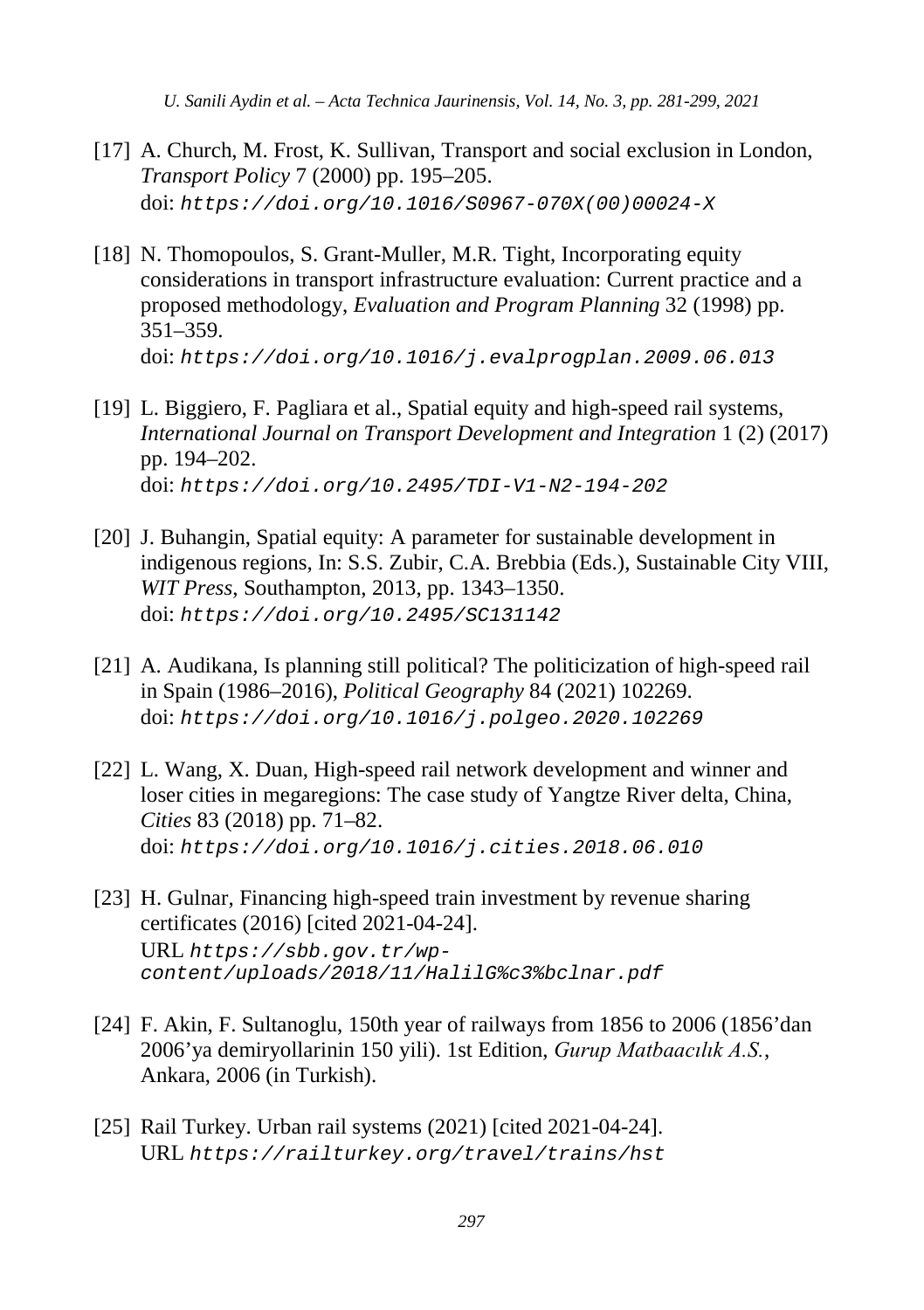[26] Ministry of Environment and Urbanisation of Republic of Turkey, Environmental indicator, Highway-railway network intensity (2021) [cited 2021-04-24].

URL *https://cevreselgostergeler.csb.gov.tr/en/highway-- railway-network-intensity-i-86034*

- [27] TCDD Tasimacilik A.S. Genel Mudurlugu, Annual report 2019 (2019 faaliyet raporu) (2020) (in Turkish) [cited 2021-04-24]. URL *https://www.tcddtasimacilik.gov.tr/uploads/images/Stratej i/TCDD-Tasimacilik-2019-Faaliyet-Raporu.pdf*
- [28] Official Gazette of Republic of Turkey, Regulation on the rights of passengers traveling by rail (T.C. Resmi Gazete, Demiryolu ile seyahat eden yolcularin haklarina dair yonetmelik) (8 March 2019) (in Turkish) [cited 2021-04-24]. URL *https://www.resmigazete.gov.tr/eskiler/2019/03/20190308- 6.htm*
- [29] Rail Turkey. High speed trains (2021) [cited 2021-04-24]. URL *https://railturkey.org/travel/trains/hst*
- [30] M.F. Altan, M.C. Kiziltas, A review on the context of comparison of passenger and freight transport and high speed railways, *Dicle University Journal of Engineering* 11 (1) (2020) pp. 319–328.
- [31] Ministry of Industry and Technology of Republic of Turkey General Directorate of Development Agencies. A Socio-economic development ranking research of provinces and regions SEGE-2017, *Ministry of Industry and Technology of Republic of Turkey General Directorate of Development Agencies*, Ankara, 2017.
- [32] Physical map of Turkey (2021) [cited 2021-04-24]. URL *https://tr.pinterest.com/pin/742038476076089349*
- [33] M. Inan, M. Demir, Rail transportation and effects of high speed railway investments in Turkey: Eskisehir - Konya example, *Firat University Journal of International Social Sciences* 27 (1) (2017) pp. 99–120. doi: *https://doi.org/10.18069/firatsbed.346415*